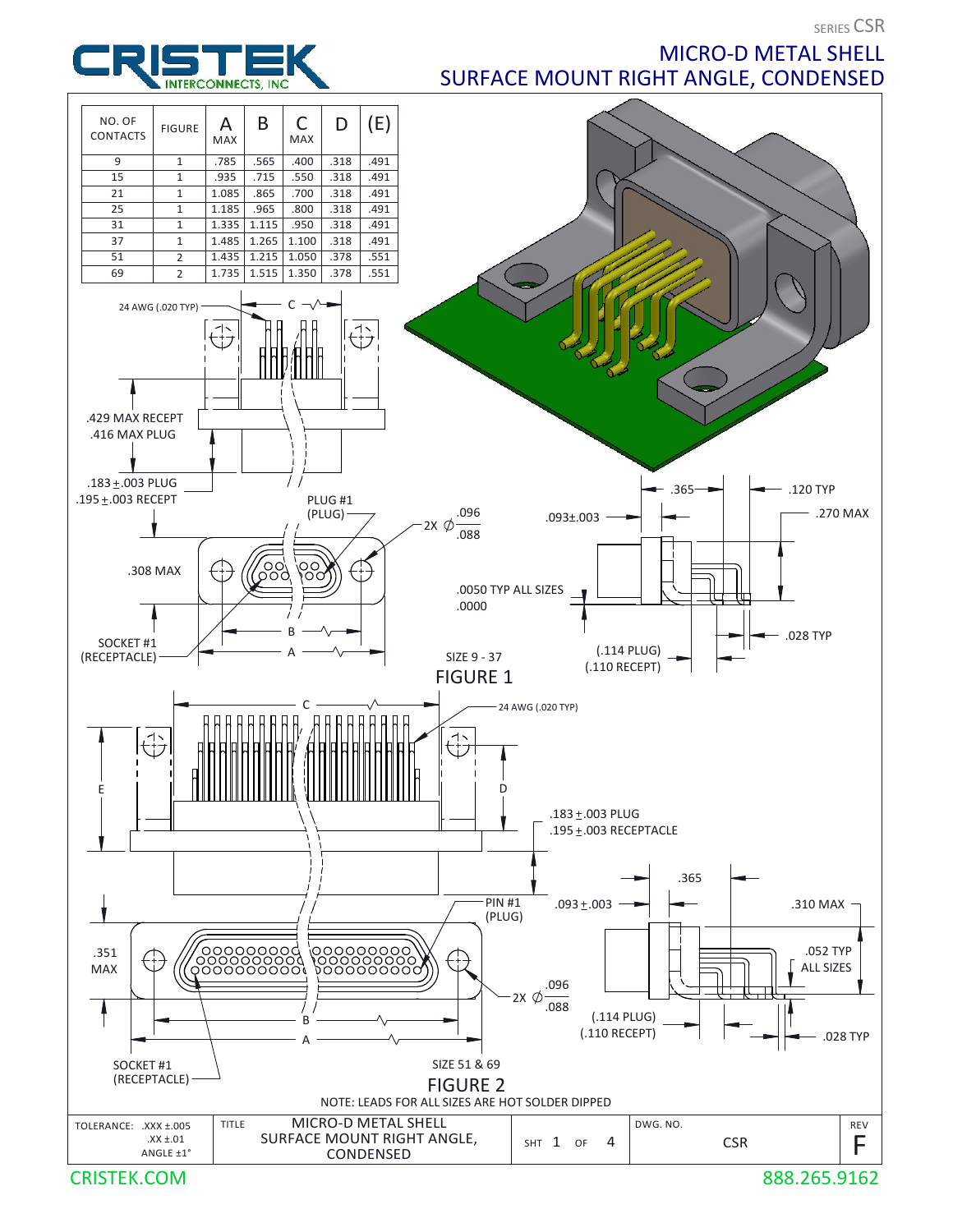MICRO-D METAL SHELL

SURFACE MOUNT RIGHT ANGLE, CONDENSED



## PIN/SOCKET CONTACT - GOLD OVER NICKEL **CONTACT RETENTION** ------3. SPECIFICATIONS:<br>CURRENT RATING ------------------ 3 AMPS MAX CURRENT RATING ------------------ 3 AMPS MAX DESIGN AND PERFORMANCE IN GENERAL INSULATOR - GLASS FILLED THERMOPLASTIC TEMPERATURE RATING ---------- -55° C TO +125° C <br>PIN/SOCKET CONTACT - COPPER ALLOY INSULATION RESISTANCE -------- 5000 MEGOHMS MIN CONTACT C DWV AT SEA LEVEL ---------------- 600 VAC DWV AT 70,000 FT ALTITUDE --- 150 VAC LEAD - COPPER CONTACT RESISTANCE ------------ 8 MILLIOHMS MAX AT 2.5 AMPS<br>LOW LEVEL CONTACT ------------- 10 MILLIOHMS MAX LOW LEVEL CONTACT ---- RESISTANCE ------- 5 lb MINIMUM AXIAL LOAD ENGAGEMENT FORCE ------------- 6 oz MAX SEPARATION FORCE --------------- 0.5 oz MIN MATERIALS AND FINISHES ARE IAW MIL-DTL-83513 WHERE APPLICABLE MATERIALS AND FINISHES ARE IAW MIL-DTL-83513 WHERE APPLICABLE<br>FOR DETAILS SEE MIL SPEC OR WWW.CRISTEK.COM 4. ADDITIONAL INFORMATION: ACCORDANCE WITH M83513. CONTACT CRISTEK FOR OTHER HARDWARE<br>OPTIONS. OPTIONS. 1. MATERIALS: PIN/SOCKET CONTACT - COPPER ALLOY SHELL - ALUMINUM ALLOY INTERFACIAL SEAL - FLUOROSILICONE BLEND 2. FINISH: SHELL - SEE OPTIONS ABOVE LEADS - HOT SOLDER DIPPED  $CSR - X$  XXX  $-X$  X CRISTEK SURFACE MOUNT RIGHT ANGLE METAL SHELL MICRO-D (CONDENSED PATTERN) GENDER 1 = RECEPTACLE, SOCKET CONTACTS 2 = PLUG, PIN CONTACTS NUMBER OF CONTACTS 009 025 051 015 031 069 021 037 HARDWARE (#2-56 THREAD)  $0 = NONF$ FACTORY INSTALLED (NON-REMOVABLE) F = FLOAT MOUNT J = HIGH PROFILE HEX DRIVE JACKSCREW K = HIGH PROFILE SLOTTED JACKSCREW L = LOW PROFILE HEX DRIVE JACKSCREW  $T = THRFADFD$  INSERT M83513 HARDWARE - FACTORY INSTALLED 2 = LOW PROFILE HEX DRIVE JACKSCREW 3 = HIGH PROFILE HEX DRIVE JACKSCREW 5 = LOW PROFILE SLOTTED JACKSCREW 6 = HIGH PROFILE SLOTTED JACKSCREW 7 = JACKPOST 8 = MOUNTING BRACKET W/JACKPOST SHELL FINISH- A = CADMIUM  $B = NICKEL$  $C = ANDDIZF$  D = CHEM FILM E = BLACK CADMIUM  $G = GOLD$ MICRO-D METAL SHELL<br>
CSR CONDENSED<br>
CSR - X XXX - X X<br>
TTERN) CRISTEK.COM 888.265.9162  $\begin{array}{c|c|c|c|c|c} \text{AXX} \pm .005 & & & \text{TITLE} & & \text{MICRO-D METAL SHEL} \\ \hline \text{AX} \pm .01 & & & \text{SURFACE MOUNT RIGHT ANGLE} & & & \text{SHT} & 2 & \text{OF} & 4 & & \text{CSR} & & \text{F} \\ \text{ANGLE} \pm 1^{\circ} & & & & \text{COMDENSED} & & & \text{CFR} & & \text{CFR} \end{array}$ SHT OF 4 TOLERANCE: .XXX ±.005 DWG. NO. TITLE MICRO-D METAL SHELL  $\begin{array}{c|c|c|c|c|c} \text{xx} \pm .01 & \text{SURFACE } \text{MOUNT RIGHT ANGLE}, & \text{sHT } 2 & \text{of} & 4 & \text{CSR} & \text{FSR} & \text{FF} & \text{F} & \end{array}$ CONDENSED

SERIES CSR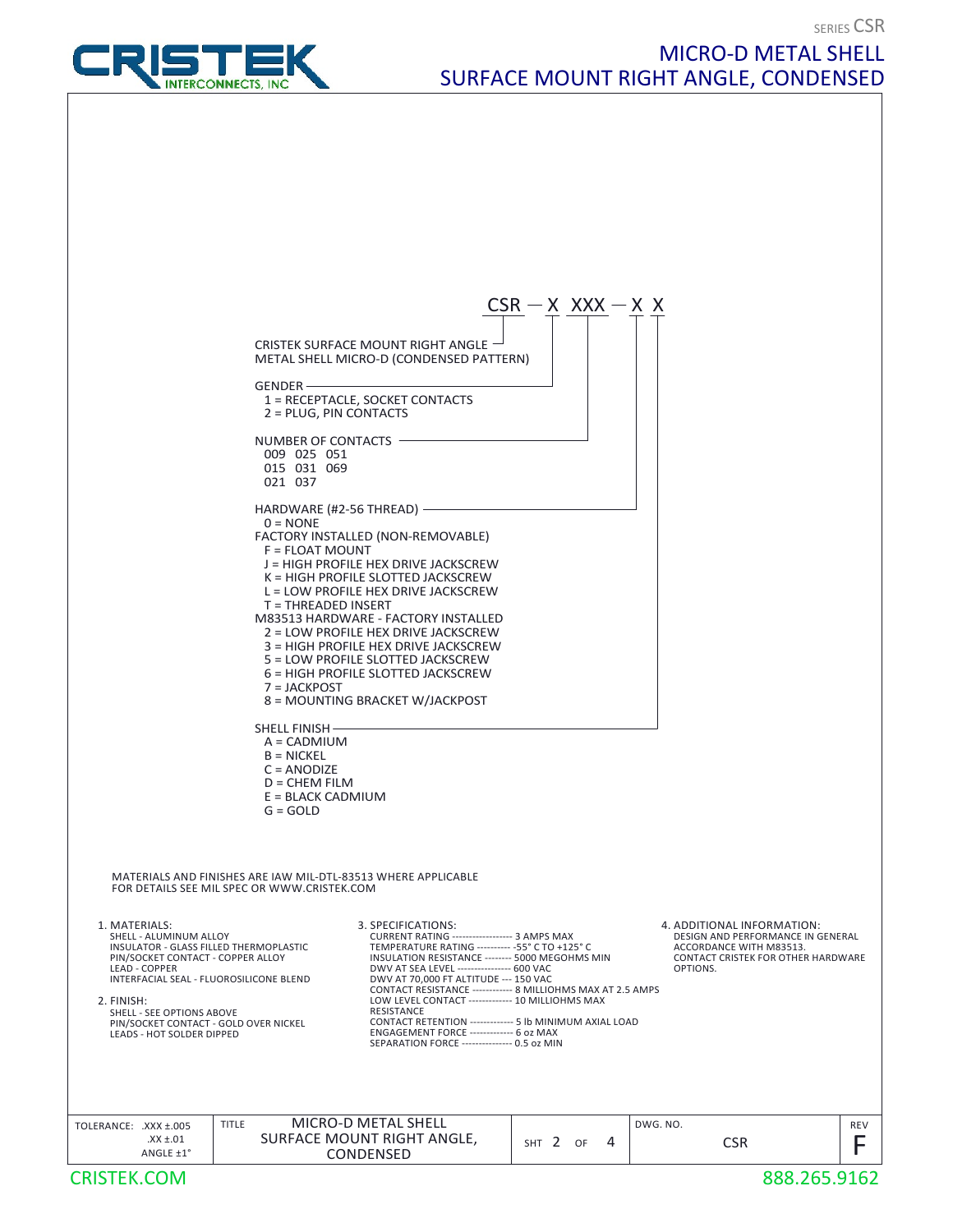**SERIES CSR** 



## MICRO-D METAL SHELL SURFACE MOUNT RIGHT ANGLE, CONDENSED